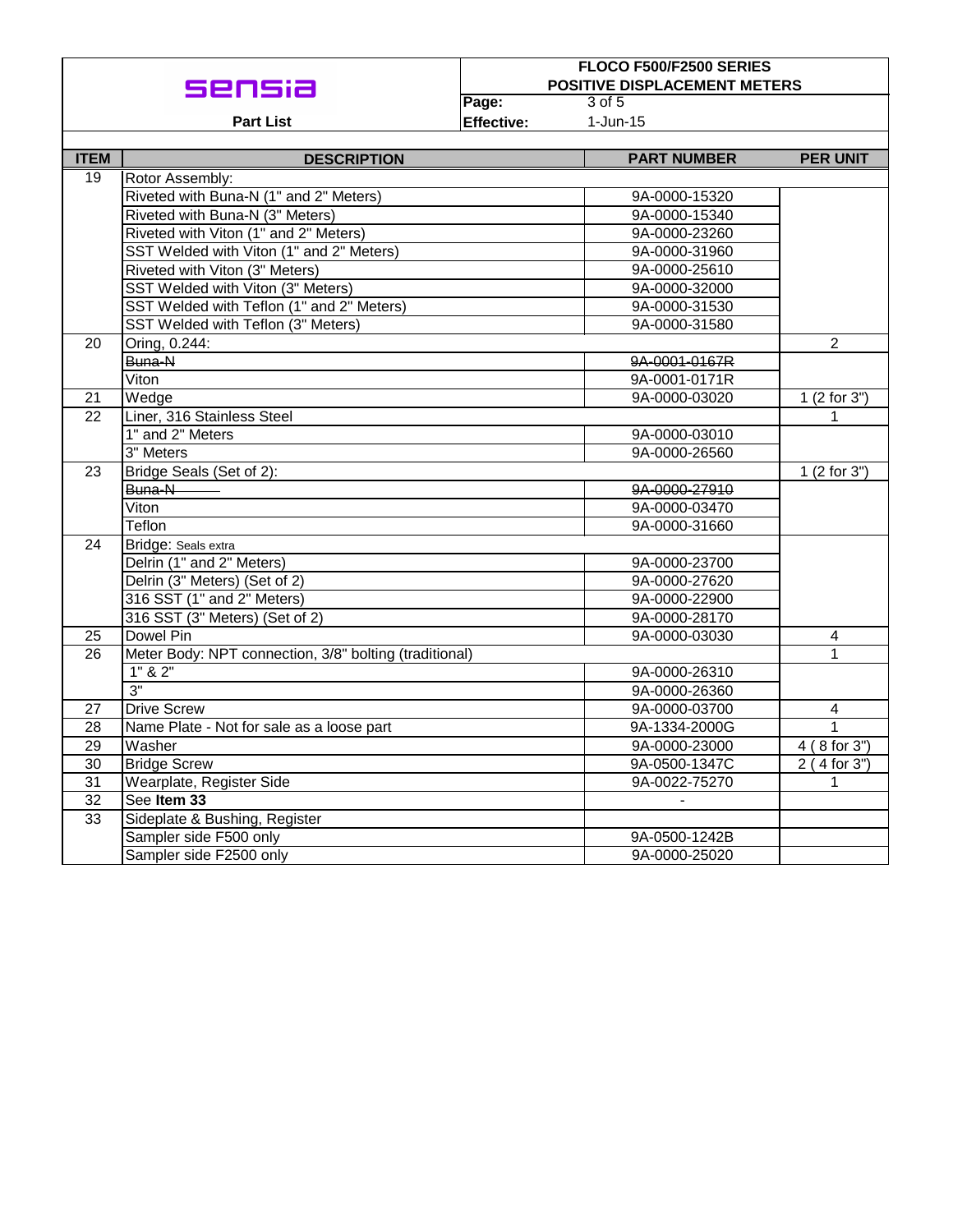|             |                                                             | FLOCO F500/F2500 SERIES |                                               |                 |  |  |  |
|-------------|-------------------------------------------------------------|-------------------------|-----------------------------------------------|-----------------|--|--|--|
|             |                                                             |                         | <b>POSITIVE DISPLACEMENT METERS</b><br>4 of 5 |                 |  |  |  |
|             |                                                             | Page:                   |                                               |                 |  |  |  |
|             | <b>Part List</b>                                            | <b>Effective:</b>       | $1$ -Jun-15                                   |                 |  |  |  |
| <b>ITEM</b> | <b>DESCRIPTION</b>                                          |                         | <b>PART NUMBER</b>                            | <b>PER UNIT</b> |  |  |  |
| 34          | <b>Bushing</b>                                              | 9A-0000-29440           |                                               |                 |  |  |  |
| 35          | Oring, 0.014:                                               |                         | 1<br>1                                        |                 |  |  |  |
|             | Buna-N                                                      | 9A-0001-0105R           |                                               |                 |  |  |  |
|             | Viton                                                       | 9A-0001-0037R           |                                               |                 |  |  |  |
| 36          | Inner Magnet Assembly                                       | 9A-0500-1027B           | 1                                             |                 |  |  |  |
| 37          | <b>Housing Bearing Assembly</b>                             | 9A-0500-1026B           | 1                                             |                 |  |  |  |
| 38          | Oring, 0.120 Buna-N                                         | 9A-0001-0104R           | 1                                             |                 |  |  |  |
| 39          | <b>Magnet Drive Assembly</b>                                | 9A-0500-1025B           | 1                                             |                 |  |  |  |
| 40          | <b>Magnetic Coupling Assembly</b>                           | 9A-0500-1028B           |                                               |                 |  |  |  |
| 41          | Pin, Worm                                                   | 9A-0000-03240           | 1                                             |                 |  |  |  |
| 42          | Worm:                                                       |                         | 1                                             |                 |  |  |  |
|             | 12.5:1 Ratio, Steel                                         |                         | 9A-0000-31920                                 |                 |  |  |  |
|             | 20:1 Ratio, Steel                                           |                         | 9A-0000-02550                                 |                 |  |  |  |
|             | 40:1 Ratio, Steel                                           |                         | 9A-0000-02540                                 |                 |  |  |  |
|             | 40:1 Ratio, Zytel                                           |                         | 9A-0002-54350                                 |                 |  |  |  |
| 43          | <b>Magnetic Drive Assembly</b>                              |                         |                                               |                 |  |  |  |
|             | 12.5:1, Buna (Not Generally Used Consult Engineering)       |                         | 9A-0500-1030B                                 |                 |  |  |  |
|             | 20:1, Buna                                                  |                         | 9A-0500-1031B                                 |                 |  |  |  |
|             | 40:1. Buna                                                  |                         | 9A-0500-1032B                                 |                 |  |  |  |
|             | 40:1, Zytel, Buna (Not Generally Used Consult Engineering)  |                         | 9A-0500-1033B                                 |                 |  |  |  |
|             | 12.5:1, Viton (Not Generally Used Consult Engineering)      |                         | 9A-0500-1034B                                 |                 |  |  |  |
|             | 20:1, Viton (Not Generally Used Consult Engineering)        |                         | 9A-0500-1035B                                 |                 |  |  |  |
|             | 40:1, Viton                                                 |                         | 9A-0500-1036B                                 | Quick ship item |  |  |  |
|             | 40:1, Zytel, Viton (Not Generally Used Consult Engineering) |                         | 9A-0500-1037B                                 |                 |  |  |  |
|             | 12.5:1, Teflon (Not Generally Used Consult Engineering)     |                         | 9A-0500-1038B                                 |                 |  |  |  |
|             | 20:1, Teflon (Not Generally Used Consult Engineering)       |                         | 9A-0500-1039B                                 |                 |  |  |  |
|             | 40:1, Teflon (Not Generally Used Consult Engineering)       |                         | 9A-0500-1040B                                 |                 |  |  |  |
|             | 40:1, Zytel, Teflon (Not Generally Used Consult Eng         |                         | 9A-0500-1041B                                 |                 |  |  |  |
| 44          | Screw, 10-32 UNFX1/2 Fil Hd, 18-8 SST                       |                         |                                               | 6               |  |  |  |
|             | With hole                                                   |                         | 9A-0000-16120                                 |                 |  |  |  |
|             | Without hole                                                |                         | 9A-0114-0031J                                 |                 |  |  |  |
| 45          | Register Adapter Assembly:                                  |                         | 1                                             |                 |  |  |  |
|             | For Magnetic Coupling Assembly (Standard)                   |                         | 9A-0000-2931OA                                |                 |  |  |  |
|             | For Mechanical Coupling Assembly                            |                         | 9A-0000-02810                                 |                 |  |  |  |
| 46          | Worm Gear Assembly:                                         |                         | 1                                             |                 |  |  |  |
|             | 20:1 Ratio, Bronze                                          |                         | 9A-0000-02570                                 |                 |  |  |  |
|             | 40:1 Ratio, Zytel                                           |                         | 9A-0002-56370                                 |                 |  |  |  |
|             | 12.5:1 Ratio, Bronze                                        |                         | 9A-0000-31920                                 |                 |  |  |  |
|             | 40:1 Ratio, Steel                                           |                         | 9A-0000-02560                                 |                 |  |  |  |
| 47          | Calibration Drive Gear, Top-Specify Diameter and Teeth      |                         | See Popular Parts Price Sheet                 | 1               |  |  |  |
| 48          | Calibration Drive Gear, Bottom-Specify Diameter and Teeth   |                         | See Popular Parts Price Sheet                 | 1               |  |  |  |
| 49          | Register Assembly:                                          |                         |                                               | 1               |  |  |  |
|             | U.S. Gallon, Non-Reset                                      |                         | 9A-0000-30150                                 |                 |  |  |  |
|             | Barrel, 42 U.S. Gallon, Non-Reset                           |                         | 9A-0000-30590                                 |                 |  |  |  |
|             | Imperial Gallons, Non-Reset                                 |                         | 9A-0000-31270                                 |                 |  |  |  |
|             | Litres, Non-Reset                                           |                         | 9A-0000-31290                                 |                 |  |  |  |
|             | Cubic Meters, Non-Reset                                     |                         | 9A-0000-31320                                 |                 |  |  |  |
|             | Barrel, 42 U.S. Gallon, Reset                               |                         | 9A-0000-23860                                 |                 |  |  |  |
|             | U.S Gallons, Reset                                          |                         | 9A-0000-25740                                 |                 |  |  |  |
|             | Litres, Reset                                               | 9A-0000-25820           |                                               |                 |  |  |  |
|             | Cubic Meters, Reset                                         |                         | 9A-0000-25840                                 |                 |  |  |  |